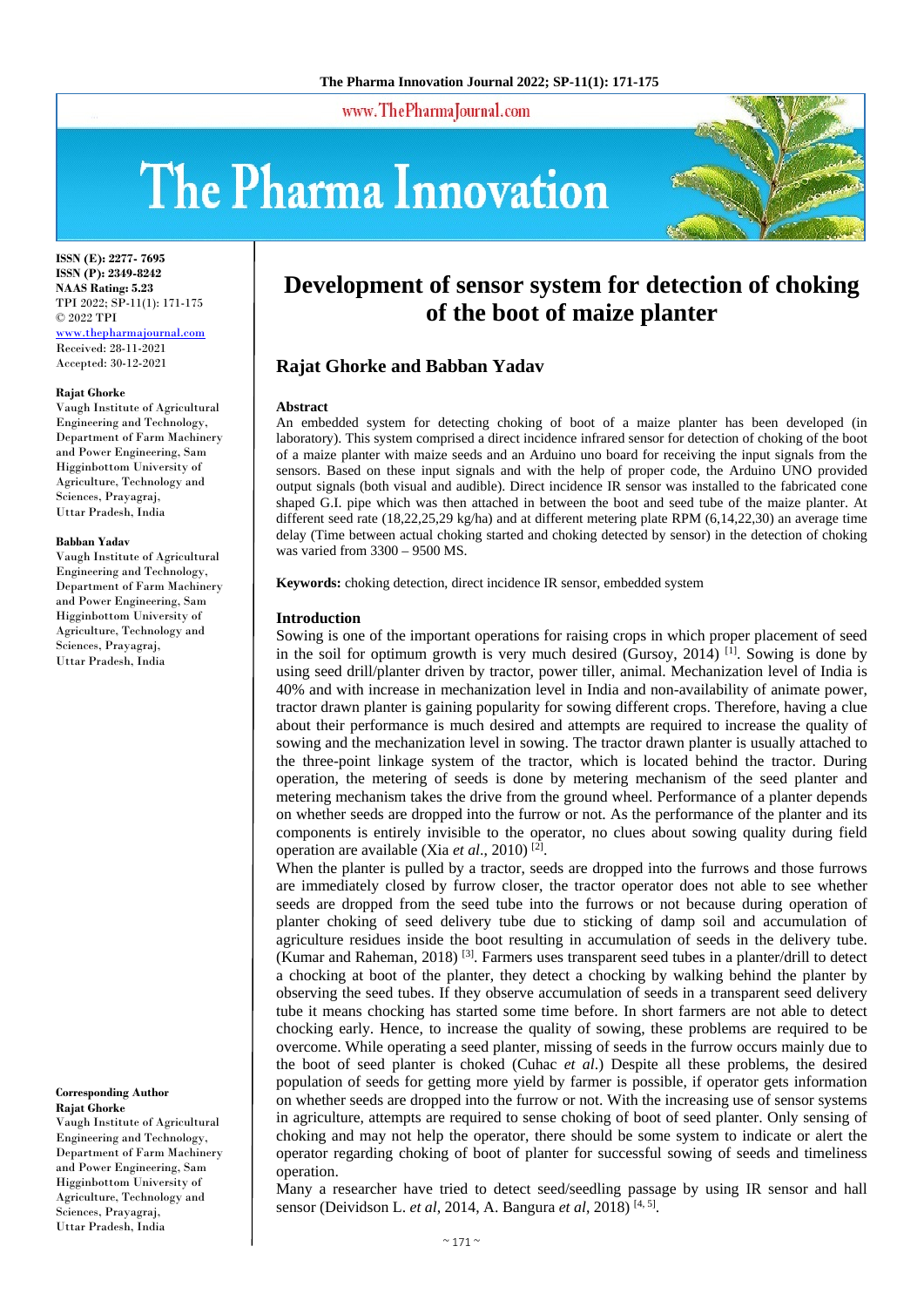Many researchers have tried to detect seed flow of seed delivery tube by using capacitance sensor, fiber sensor, IR sensor (Yujing Sun *et al*, 2013, Hadi Karimi *et al*, 2017, A. Bangura *et al*, 2018, Besharatia *et al*, 2019) [6, 7, 5, 8]. Among these, IR sensor was found better because of high sensing efficiency, smaller size and low cost. Researcher also tried to detect the choking of boot and detection of seed flow by using the direct incidence and indirect incidence IR sensor (Rajeev Kumar *et al*, 2018)<sup>[3]</sup>. researcher used indirect incidence IR sensor for sensing flow of seeds of the seed delivery tube and researcher also used direct incidence IR sensor for sensing choking of the boot of the seed drill.

Therefore, by keeping the above points in view the present study was undertaken to design and develop an embedded system for detection of choking which gives both visual and audible output in case of choking detection

# **Materials and Method**

# **Concept of the developed system**

An embedded system was developed for detection of choking of the boot with a single row inclined plate maize planter in a laboratory. (Figure1 shows concept behind the developed system.) In this embedded system direct incidence IR sensor was used for detection of chocking, and the sensor detected a choking in the boot when the receiver didn't receive rays emitted by the emitter due to accumulation of seeds in the boot. The microcontroller Arduino UNO gave power to a sensor and output of a sensor was fed to an Arduino UNO microcontroller board. Based on this output signal of sensor and programming code, the Arduino UNO microcontroller board provided the output signal which result in activating both visual (LED RED) and audible (buzzers) alerts simultaneously in case of choking detection.



**Fig 1:** Block diagram of concept of developed system

# **Material used**

# **Fabricated Cone shaped G.I. pipe for installing direct incidence IR sensor**

The cone-shaped metal pipe was fabricated to fix a direct incidence IR sensor which has a top diameter of 3 inches and a bottom diameter of 1 inch. The direct incidence IR sensor consist 1 IR LED and 1 IR receiver. Both were fixed opposite

to each other or 180 degrees apart at the bottom end of the cone-shaped pipe (Figure 2) top view of the fixed IR sensor at the bottom end of G.I. pipe is shown in figure 3. and the seed delivery tube of recommended dia. 1 inch (IS 6813, 2000) was inserted on the top of the cone shaped G.I. pipe through a hole provided on cover in such a way that the seeds were drop in front of the IR LED and IR receiver.



**Fig 2:** Cone shaped G.I. pipe used to fix direct incidence IR sensor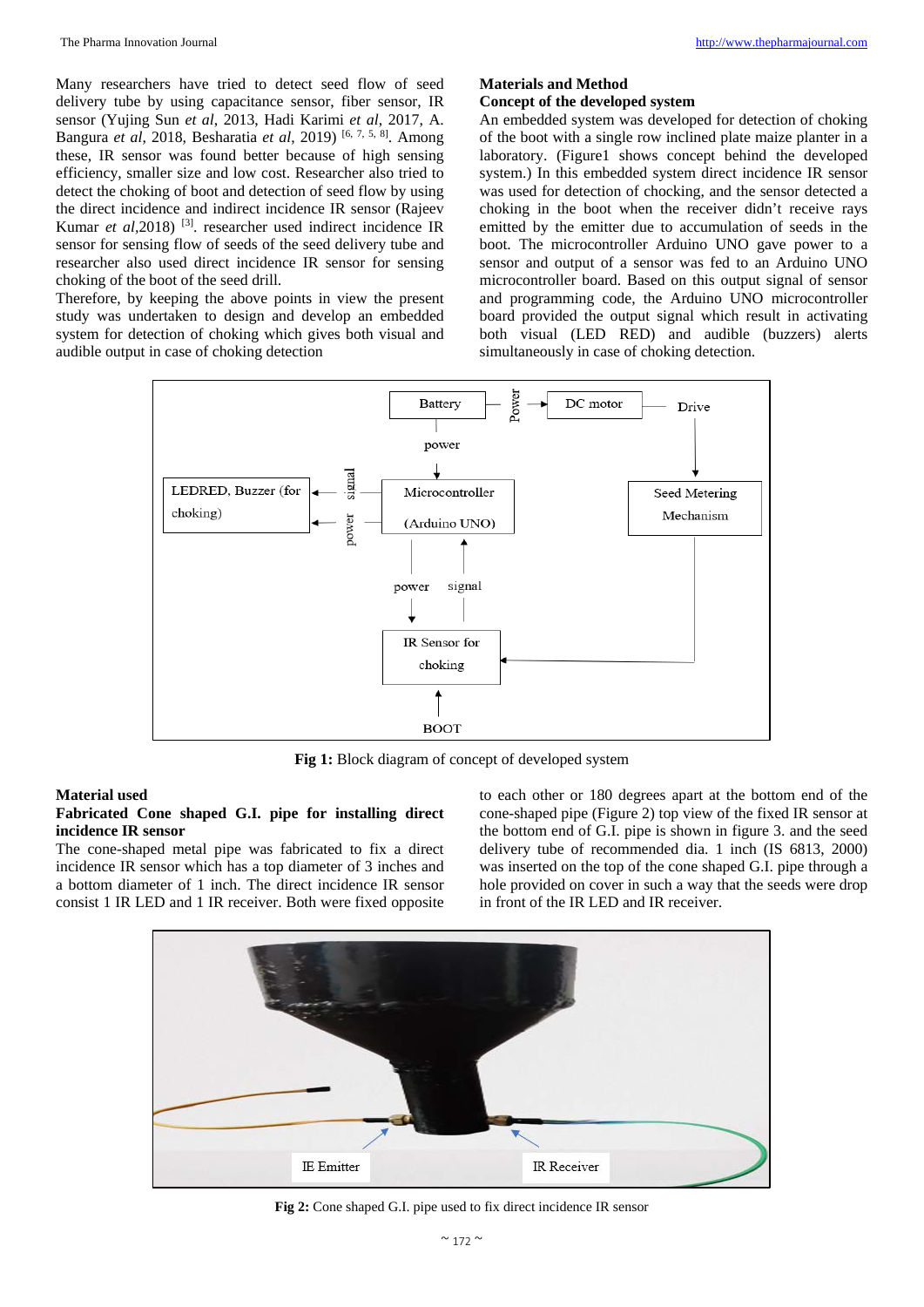

**Fig 3:** Top view of the bottom portion of the G.I. pipe

Direct incidence IR sensor was powered by 5Volt DC taken from the Arduino UNO board and Arduino UNO was powered by the battery. Circuit diagram of the developed embedded system for choking detection is shown in figure4. In circuit diagram IR LED was the source of IR rays, when choking was done accumulation of seeds inside the G.I. pipe was started and the rays emitted by the IR LED was absorbed or reflected back by the seeds and receiver did not able to get the emitted rays or the path of the IR rays was interrupted by the seeds and this interrupted signal input was fed to the Arduino UNO board and the Arduino UNO board gave the output in a visual/audible form (LED red/BUZZER) with the help of proper embedded code.



**Fig 4:** Circuit diagram of the embedded system for choking detection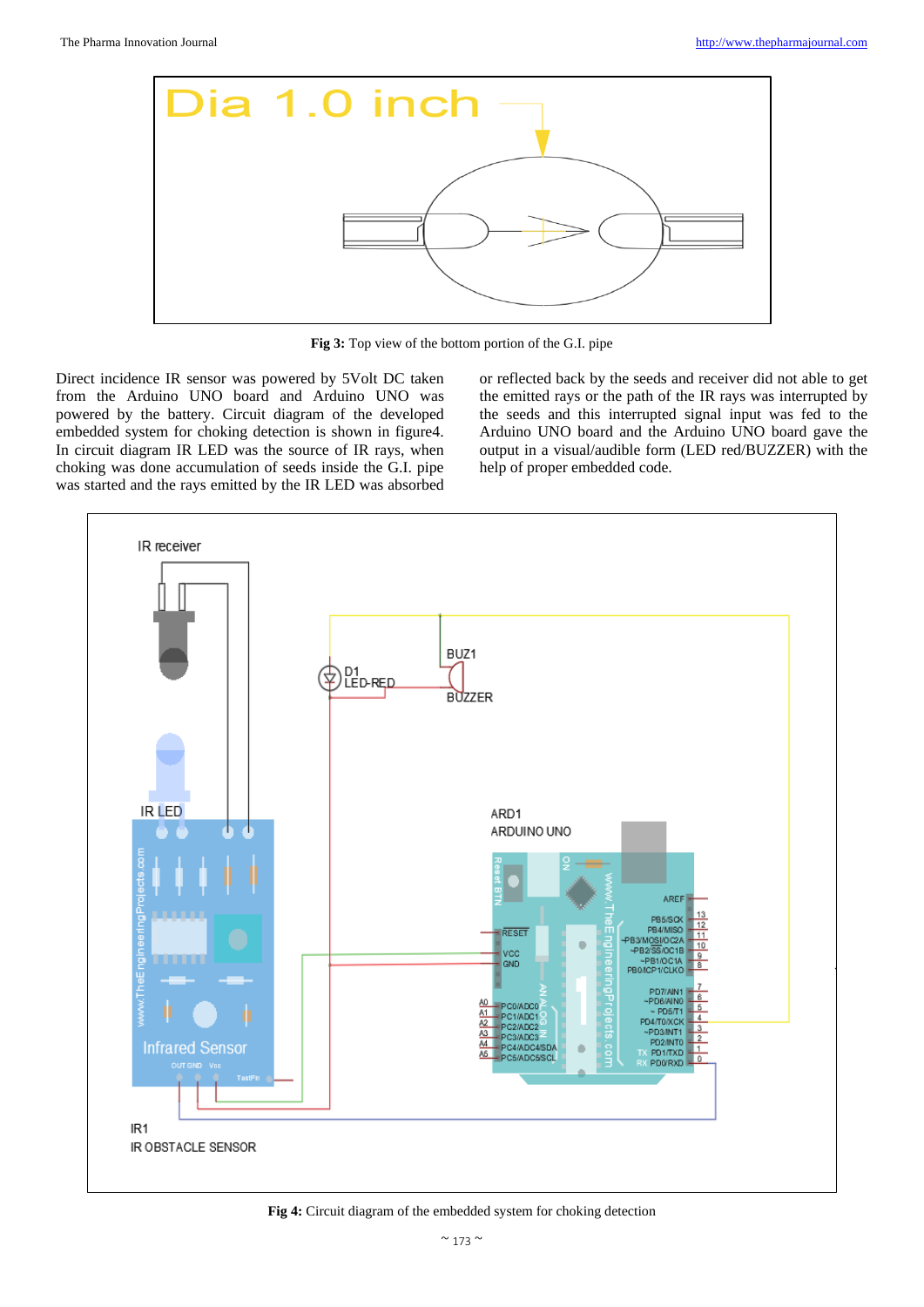## **Developed experimental setup**

A laboratory setup was fabricated to test the developed embedded system for sensing choking of boot It comprised a hopper to store seeds, a commercially available seed metering plate, chain-sprocket type power transmission system was used which transmits power from ground wheel to the top shaft and the bevel gear was used to transmit power from top shaft to the inclined plate shaft, a DC motor (car's viper motor) powered by 12 V DC battery to rotate the power

transmission system by coupling it to the shaft of ground wheel with the help of small size chain sprocket(timing chain of IC engine) as shown in figure8. Developed sensor system was fixed to the lower end of seed tube (Figure5) in such a way that the IR LEDS and IR receiver of the sensor were in the line of seed delivery tube and connected to the developed embedded system for sensing choking of boot. All the above components were fixed to a frame  $(50\times50\times75)$  made up of angle iron rods as shown in Figure 5.



**Fig 5:** Developed experimental setup

# **Working of developed embedded system in the experimental setup**

In the developed experimental setup Choking of the boot was done by covering the bottom portion of the G.I. pipe by hand which result in accumulation of seeds inside the G.I. pipe thereby causing obstruction of IR light between IR LED and receiver. Input signal given by the sensor fed to the Arduino UNO board based on these input signal and the embedded programming code the microcontroller (Arduino UNO Board) provided output signal in both visual and audible form (red LED, BUZZER) in case of choking detection. The flow chart of the program of developed embedded system for controlling input/output signals is shown in Figure6. Decision box (diamond shape) in the program flow chart is used for choking of boot of maize planter based on input signal of direct incidence IR sensor.



**Fig 6:** Program flow chart for developed embedded system